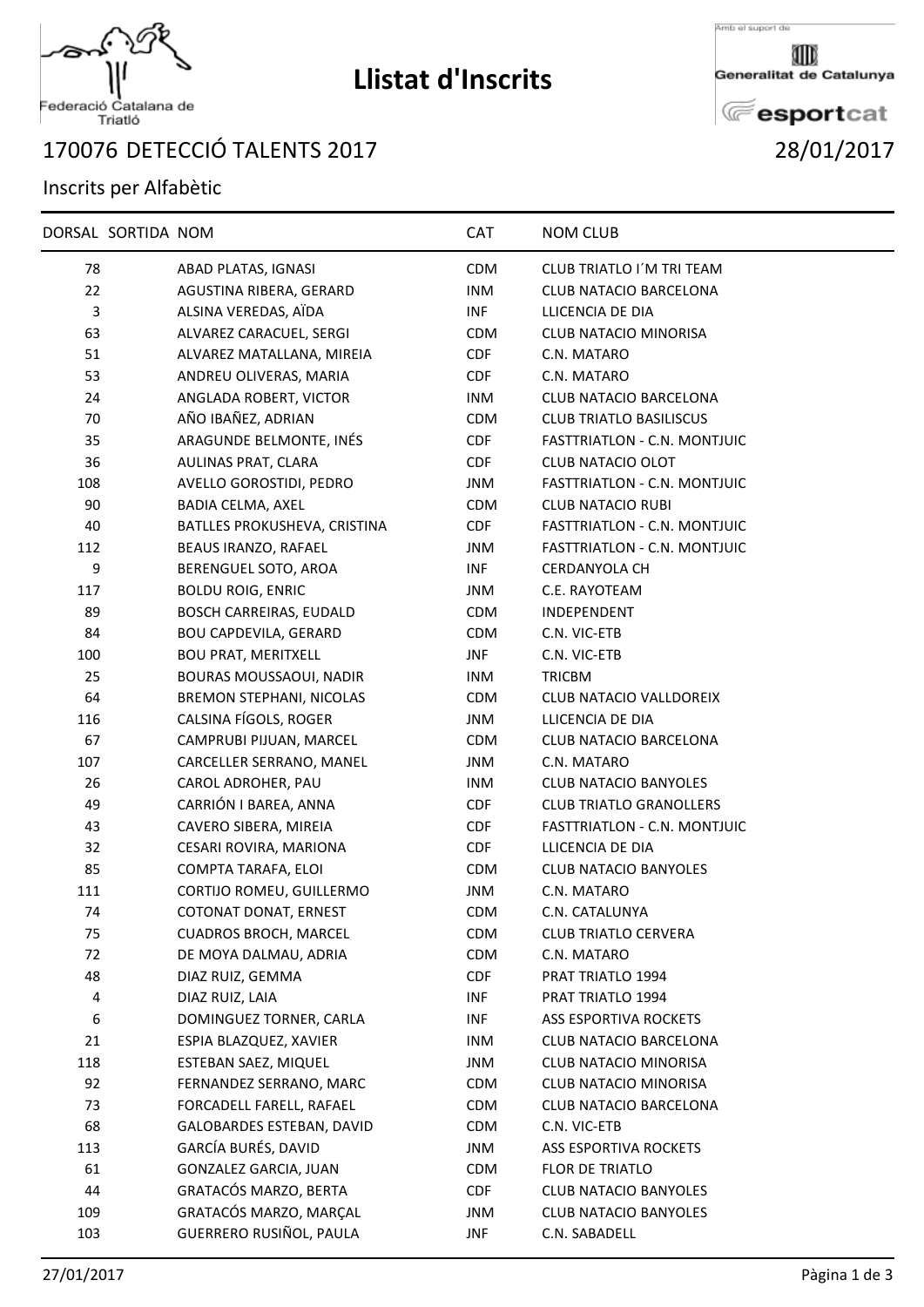| 83             | HERNANDEZ SERRANO, ALBERT      | <b>CDM</b> | <b>CLUB TRIATLO GRANOLLERS</b>      |
|----------------|--------------------------------|------------|-------------------------------------|
| 87             | HINOJOSA IRANZO, ÓSCAR         | CDM        | FASTTRIATLON - C.N. MONTJUIC        |
| 46             | IBARRA CAZORLA, ÈLIA           | <b>CDF</b> | C.A. IGUALADA                       |
| 31             | IBARRA CAZORLA, JUDIT          | <b>CDF</b> | C.A. IGUALADA                       |
|                |                                |            |                                     |
| 115            | <b>IDRISI, SAMIR</b>           | <b>JNM</b> | C.N. VIC-ETB                        |
| 55             | KUZYAKINA ALEXANDROVNA, POLINA | <b>CDF</b> | <b>FASTTRIATLON - C.N. MONTJUIC</b> |
| 18             | LÁZARO DÍAZ, EKAITZ            | <b>INM</b> | INDEPENDENT                         |
| 17             | LÁZARO DÍAZ, JOAQUÍN           | <b>INM</b> | INDEPENDENT                         |
| 33             | LLADÓ PASTOR, MARINA           | <b>CDF</b> | CLUB NATACIO BARCELONA              |
| 12             | LÓPEZ GONZALEZ, ALVARO         | <b>INM</b> | LLICENCIA DE DIA                    |
| 42             | LOPEZ RAMENTOL, ANDREA         | <b>CDF</b> | TRIACTIV LANZAROTE                  |
| 45             | MAIQUES GARCIA, MARIA          | CDF        | C.N. TERRASSA-CICLES MORENITO       |
| 114            | MANYÀ VALENZUELA, ROGER        | JNM        | <b>ASS ESPORTIVA ROCKETS</b>        |
| 77             | MARTINEZ VALENTIN, SERGI       | <b>CDM</b> | <b>FASTTRIATLON - C.N. MONTJUIC</b> |
| 101            | MARTÍN-MORA, MARTA             | <b>JNF</b> | FASTTRIATLON - C.N. MONTJUIC        |
| 65             | MILLAN TIANA, MARC             | <b>CDM</b> | LLICENCIA DE DIA                    |
| 82             | MOLINA MUÑOZ, ALEJANDRO        | <b>CDM</b> | C.N. MATARO                         |
| 120            | MONTIEL MORENO, GUILLEM        | JNM        | <b>CLUB NATACIO MINORISA</b>        |
| 11             | MONTIEL MORENO, ORIOL          | INM        | <b>CLUB NATACIO MINORISA</b>        |
| 110            | MONTRAVETA MOYA, JORDI         | JNM        | <b>FASTTRIATLON - C.N. MONTJUIC</b> |
| 14             | MONZONIS ADAME, ARNAU          | <b>INM</b> | TOT VICI EN BICI CLUB ESPORTIU      |
| $\overline{7}$ | MORAGAS MOLINA, HELENA         | <b>INF</b> | L'3SCOLA SANT JUST                  |
| 119            | MORALES FAURA, ALBERT          | JNM        | FASTTRIATLON - C.N. MONTJUIC        |
| 54             | MORENO MONTEYS, MARTINA        | <b>CDF</b> | C.N. VIC-ETB                        |
| 76             | MORENO RASPALL, ALEX           | <b>CDM</b> | LLICENCIA DE DIA                    |
| 28             | MORENO RASPALL, IVAN           | INM        | LLICENCIA DE DIA                    |
| 71             | MORET MARTINEZ, IÑAKI          | <b>CDM</b> | C. TRIATLO MONTORNES                |
| 41             | MUNDET DOMENECH, MARIA         | CDF        | LLICENCIA DE DIA                    |
|                | MUSTÉ DUEÑAS, ITZEL            |            |                                     |
| 8              |                                | INF        | L'3SCOLA SANT JUST                  |
| 5              | NOGUERA SALMERON, NURIA        | <b>INF</b> | <b>CLUB NATACIO MINORISA</b>        |
| 86             | NOGUERA SALMERON, PAU          | <b>CDM</b> | <b>CLUB NATACIO MINORISA</b>        |
| 15             | OLIVEROS SANTA TERESA, POL     | <b>INM</b> | <b>CLUB TRIATLO GRANOLLERS</b>      |
| 39             | PADRES KEITA, ANNA             | <b>CDF</b> | <b>CLUB NATACIO BANYOLES</b>        |
| 66             | PANADES BALDELLOU, VICTOR      | <b>CDM</b> | LLICENCIA DE DIA                    |
| 102            | PEREZ PAY, CLAUDIA             | JNF        | LLICENCIA DE DIA                    |
| 13             | PEREZ SANCHEZ, ORIOL           | <b>INM</b> | <b>CLUB NATACIO BARCELONA</b>       |
| 50             | PEREZ TORRES, IRENE            | <b>CDF</b> | ASS ESPORTIVA ROCKETS               |
| 47             | PESO DOMINGUEZ, CLARA          | <b>CDF</b> | FASTTRIATLON - C.N. MONTJUIC        |
| 52             | PRAT LANZA, NÚRIA              | <b>CDF</b> | <b>CLUB NATACIO MINORISA</b>        |
| 60             | PUCHOL SOTERAS, NIL            | <b>CDM</b> | <b>FASTTRIATLON - C.N. MONTJUIC</b> |
| 27             | PUJADAS BUJALDÓN, MARC         | INM        | <b>GAVA TRIATLO</b>                 |
| 37             | RAJA GUBAU, JÚLIA              | <b>CDF</b> | C.N. MATARO                         |
| 81             | RAMONEDA SERRA, ROC            | <b>CDM</b> | LLICENCIA DE DIA                    |
| 23             | RIBERA FLORES, ALEIX           | INM        | <b>CLUB NATACIO MINORISA</b>        |
| 19             | RIERA BLESA, MIQUI             | INM        | CLUB NATACIO MINORISA               |
| 69             | RUESCAS URBINA, EDGAR          | <b>CDM</b> | FLOR DE TRIATLO                     |
| 80             | SANCHO ESPASA, MARC            | <b>CDM</b> | C.N. REUS PLOMS                     |
| 34             | SANTOS JUIDIAS, BERTA          | <b>CDF</b> | <b>CLUB NATACIO BANYOLES</b>        |
| $\overline{2}$ | SOLÀ I COLL, CLÀUDIA           | INF        | LLICENCIA DE DIA                    |
| 79             | SOTILLO COSTA, SERGI           | <b>CDM</b> | CLUB NATACIO MINORISA               |
| 20             | TEJEDOR SENOSIAIN, ELOI        | INM        | C.E. MASQUES ST ANDREU              |
| 88             | TEJEDOR SENOSIAIN, ENRIC JOAN  | <b>CDM</b> | C.E. MASQUES ST ANDREU              |
| 106            | TORVISCO EREÑAS, FRAN          | JNM        | FLOR DE TRIATLO                     |
| 62             | TRAVERIA FILLAT, ALBERT        | <b>CDM</b> | LLICENCIA DE DIA                    |
| $\mathbf 1$    | TRENS GUMA, PAULA              | INF        | LLICENCIA DE DIA                    |
|                |                                |            |                                     |
| 16             | VISCARRI PARDO, ALVARO         | <b>INM</b> | L'3SCOLA SANT JUST                  |